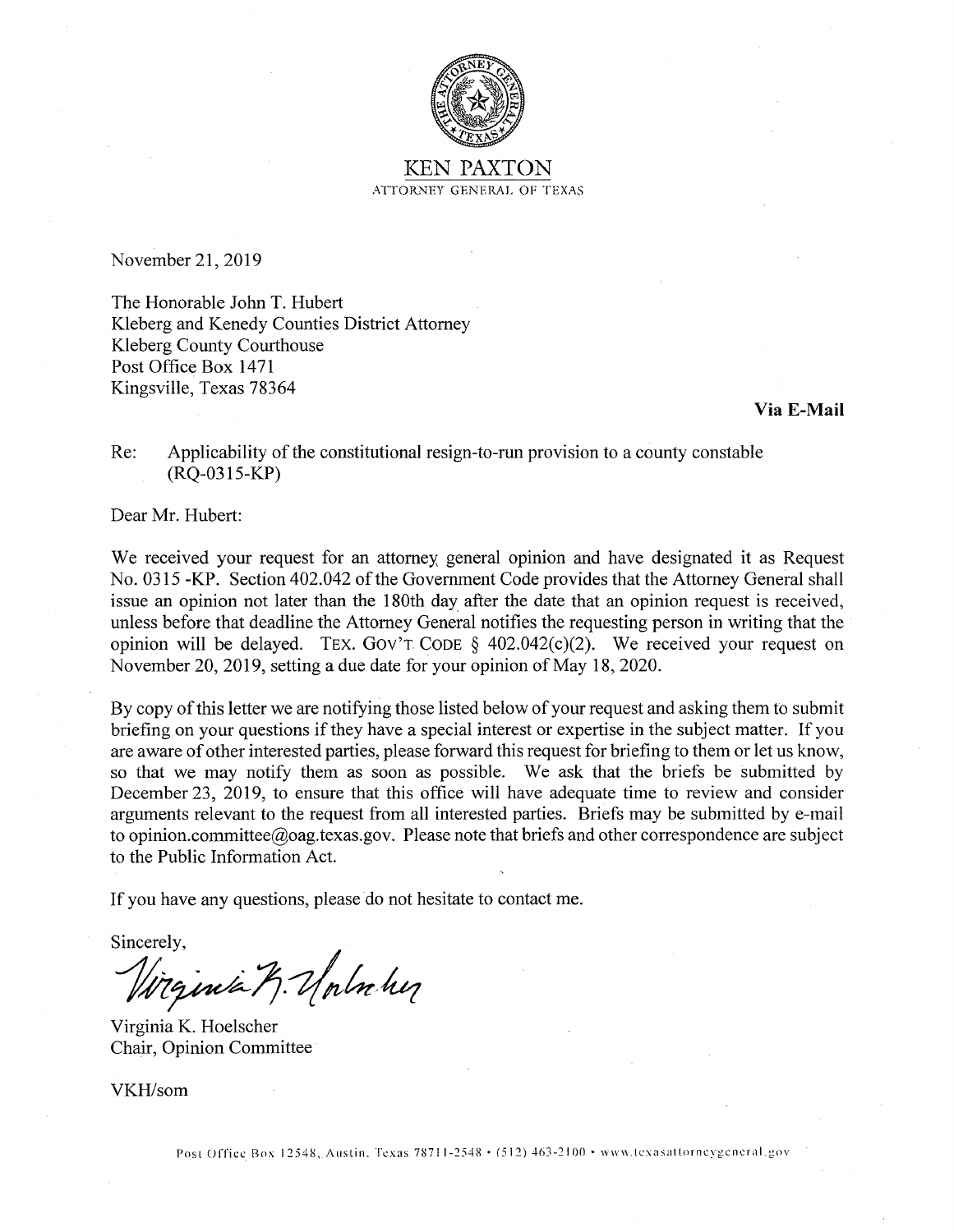The Honorable John T. Hubert-Page 2

# Attachment: Request No. 0315-KP

cc: The Honorable Ruth R. Hughs, Texas Secretary of State Mr. Adam Bitter, General Counsel, Office of the Secretary of State The Honorable Robert "Buck" Alegria, Kenedy County Constable The Honorable Louis E. "Bud" Turcotte, III, Kenedy County Judge The Honorable Ramon Salinas, III, Kenedy County Sheriff Ms. Johanna Meade, General Counsel Division, Office of the Governor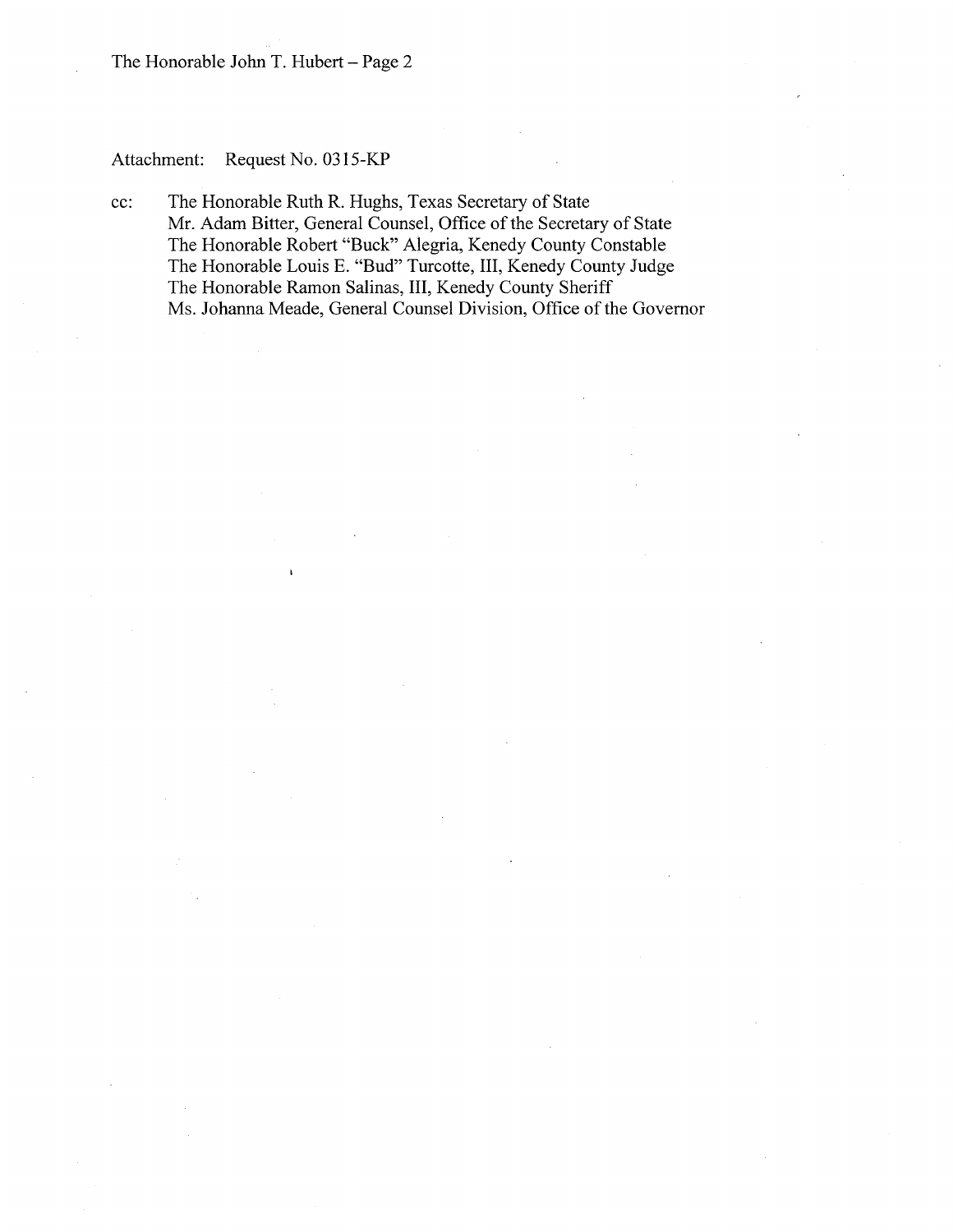JOHN T. HUBERT DISTRICT ATTORNEY

(361) 595-8544/8545 FAX (361) 595-8522



November 14, 2019

Attorney General of Texas Opinions Committee P.O. Box 12548

Dear Committee,

I am seeking an Attorney General's Opinion on one issue:

Whether or not a finder of fact could reasonably conclude as a matter of law, that, under the facts presented, a Constable's statements and the seeking of signatures to place his name on the ballot for Sheriff in Kenedy County is considered "candidacy" or "an announcement" for the purposes of the automatic resignation (resign-to run) provisions of Article XVI, section 65 of the Texas Constitution.

## I. **Facts**

The following facts presented are from a letter given to me as the District Attorney in a letter from the Kenedy County Judge, Louis E. Turcotte. For the purpose of analysis, all statements are taken as true but I do not have knowledge of an independent investigated by a law enforcement agency.

1. The current term for the Constable in question ends at midnight on December 31, 2020.

2. "On August 12, the Kenedy County Constable came to the Kenedy County Sheriff's Office and told the Kenedy County Sheriff, Ray Salinas, "I want to let you know that I am running for Kenedy County Sheriff. I hope there will not be any hard feelings, I want to better myself.""



**KINGSVILLE**,

KLEBERG & KENEDY COUNTIES

**KLEBERG COUNTY COURTHOUSE P.O.** Box **1471 KINGSVILLE, TEXAS 78364** 

P.O. Box 12548 Austin, TX 78711-2548 **RQ-0315-KP** Re: Request for An Opinion FILE # ML- 48654-19 48654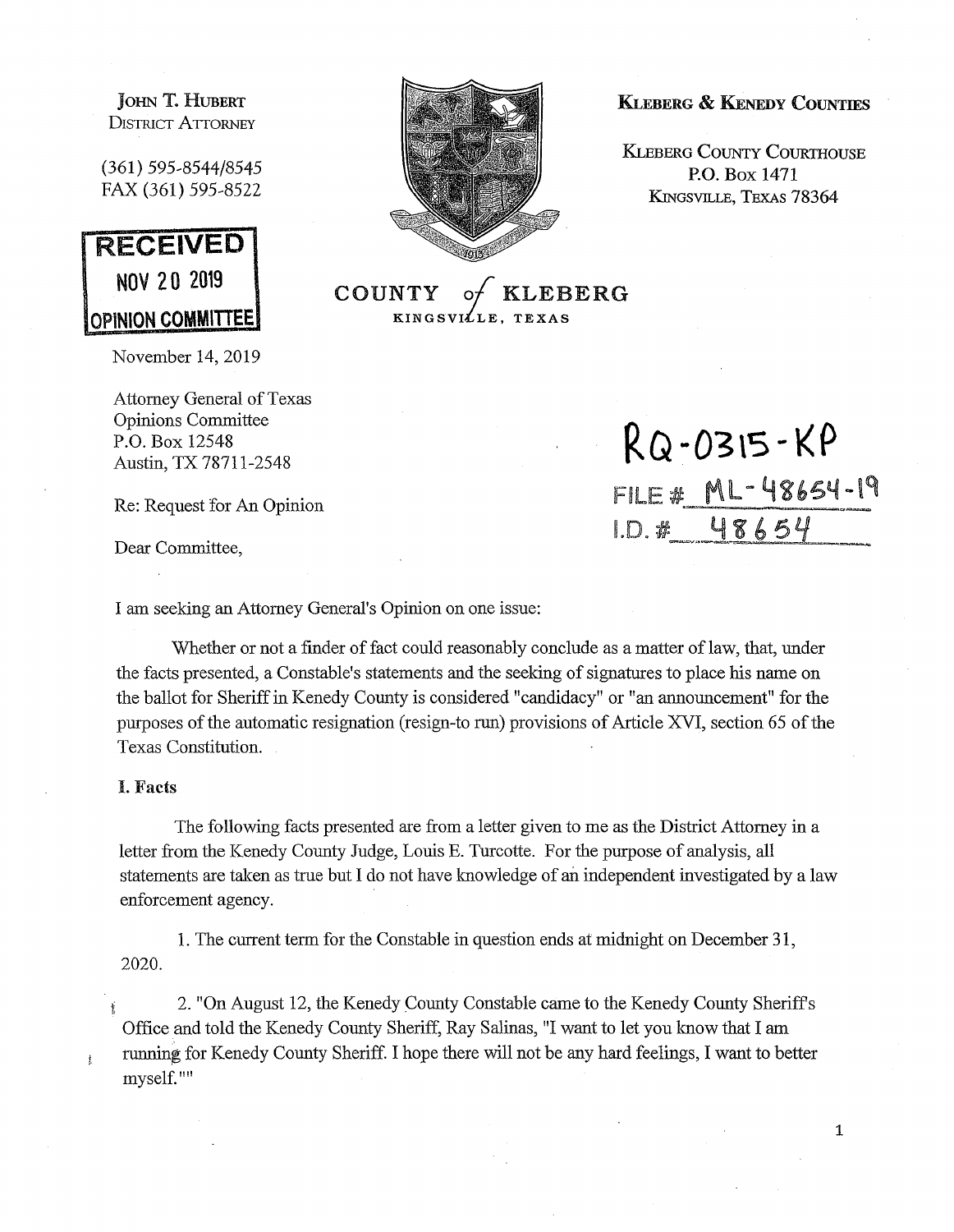3. "On August 22, 2019 Sandra Garci-Burns, County Tax Assessor/Collector returned the Constable's phone call and the Constable said: "I am running for the Kenedy County Sheriff. Will you support me and will you set up a meeting with your family so that I may go to seek their support: I have new ideas that I want to share with them.""

4. "The Constable came to Commissioner Cindy Gonzales and her husband, Johnny Gonzales', residence and said: "I am running for County Sheriff. Will you sign my Petition in Lieu of a Filing Fee?" Cindy and Johnny Gonzalez signed the Petition in Lieu of a Filing Fee."

NOTE: Prior to filing of this request for an opinion, on November 14, 2019 Commissioner Gonzalez contacted the Kleberg & Kenedy Counties District Attorney's Office to state that she was not contacted prior to the addition of her name to the facts above and to clarify that "Constable Alegria told her that he was thinking of running for office" and that she signed the petition with the under'standing that "I will sign your petition but that doesn't mean I will vote for you." To her knowledge, her husband was not approached and did not sign the petition. Commissioner Gonzalez's office is open to the public but she stated that there was only the Commissioner present in the room with the Constable at the time.

5. "The Constable called Lonnie Allen Brown, Kenedy County Fire and ESD#1 Commissioner at Armstrong, Texas and told him: "I am running for Kenedy County Sheriff. Will you support me?""

6. "The Constable came to Pepe Gonzalez, Kenedy County employee's residence and told him, "I am running for Sheriff. Will you support me?"

7. "The Constable came to Eliza and David Castillo's residence in Sarita and told them: "I am running for Kenedy County Sheriff. Will you support me by signing my Petition in Lieu of a Filing Fee?" They did sign. The Constable further told them: "I will donate food for your daughter's quinceniera."

8. "The Constable came to Joe and Sally Gonzales' home in Norias and said to them: "I am running for Kenedy County Sheriff Will you support me by signing my Petition in Lieu of a Filing Fee?" They did sign."

9. "The Constable came to Diana Serna, County Employee's home in Sarita and said to her: "I am running for Kenedy County Sheriff Will you support me by signing my Petition in Lieu of a Filing Fee?" She did sign."

10. "The Constable came to Nito Serna, School Board member's residence in Sarita and said to him: "I am running for Kenedy County Sheriff Will you support me by signing my Petition in Lieu of a Filing Fee?" He and his son, Luis Serna, signed."

11. "The Constable has obtained the minimum of28 Kenedy County resident signatures on his Petition in Lieu of a Filing Fee."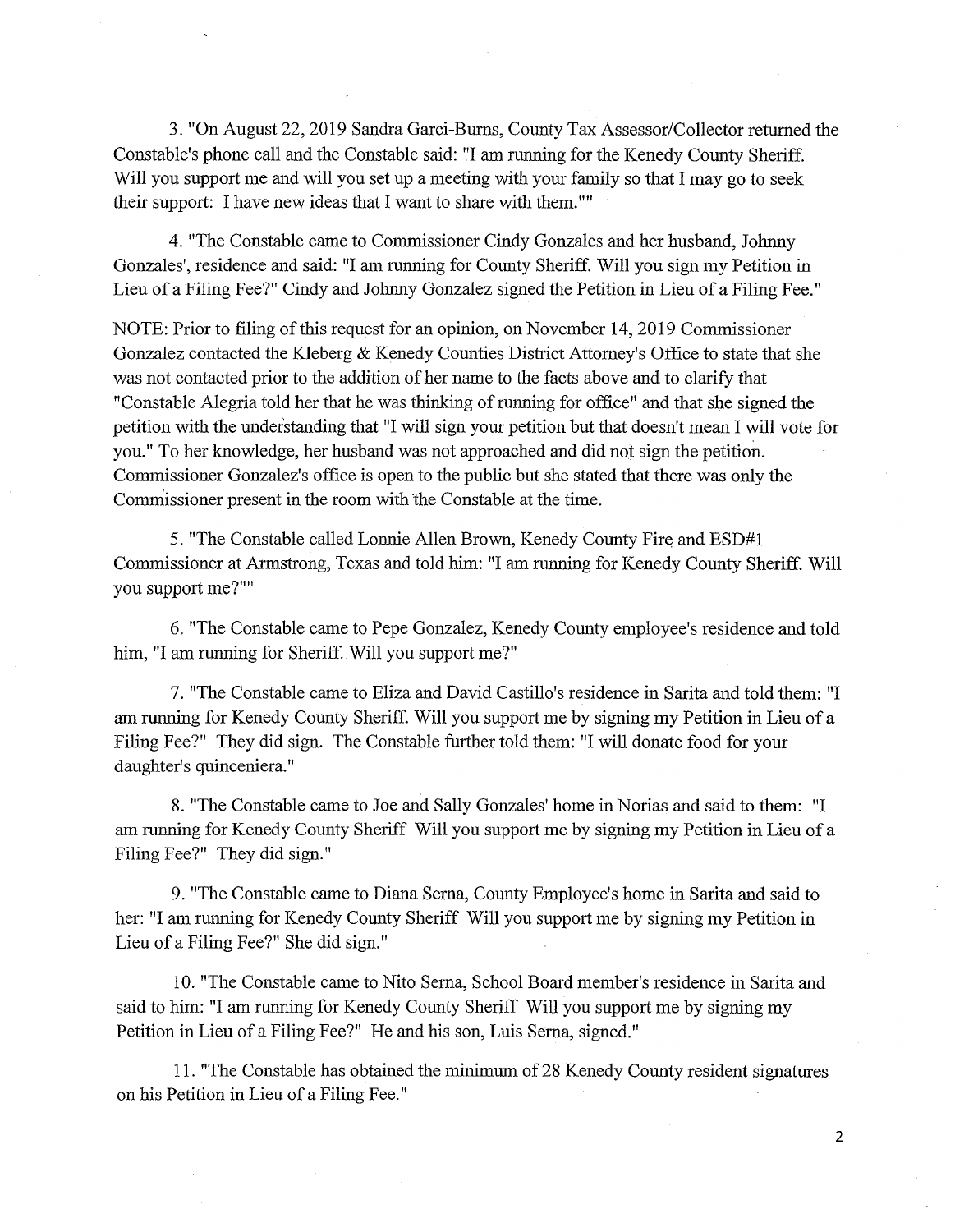12. It is assumed as a fact that the unexpired term of office for the Constable in question exceeds one year.

## II. **Relevant Law**

## **A. General Law**

Article XVI, Section 65 of the Texas Constitution is known as the "resign-to-run" provision. It requires holders of certain offices, including constables, to automatically resign their office if they announce their candidacy or become a candidate in fact for another elected office, if the unexpired portion of the term exceeds one (1) year and thirty (30) days of the office they currently hold. *See* Tex. Const. art XVI,§ 65 (a)-(b)." Opinion *GA-0643.* 

The questions, as expressed in Tex. Att'y Gen. Op. Nos. GA-0643 (2008) and GA-0210 (2004) are twofold. 1) Is the statement one that is made, without qualification, demonstrating intent to run for a particular office? If so, then the person has announced a candidacy. 2) Is the statement made in a public setting or otherwise available to the public? For the purposes of this request, I am going to consider this a two prong test.

The Election Code weighs in heavily in this analysis. It states that, "The circulation of a petition to be filed under this subchapter in connection with a candidate's application for a place on the ballot does not constitute candidacy or an announcement of candidacy for purposes of the automatic resignation provision of Article XVI, Section 65, or Article XI, Section 11 of the Texas Constitution." TEX. ELEC. CODE ANN. § 172.021 (d). The Election Code also states that "before permitting a person to sign, point out and read to the person each statement pertaining to the signer that appears on the petition;..." TEX. ELEC. CODE ANN.  $\S$  141.064. This appears to try to assure the signer that he or she understands what they are signing.

It should be noted that a mere expression of intent, an announcement of a consideration to run or qualified statements of intent are not enough. In fact, it has been held that appointing a campaign treasurer is not an announcement under this standard. Tex. Att'y Gen. Op. Nos. GA-0643 (2008) *citing* TEX. ELEC. CODE ANN. § 251.001(1)(A). Something "more" has to be present.

#### **B. Burden of proof/ standard**

The burden of proof for a trial is different than that for an the standard in an opinion as a matter of law. The standard for an opinion is much higher.

The case of *Standley v. Sansom,* 367 S.W.3d 343 (Tex. App. San Antonio, 2012) has been pointed out to my office. While *Standley,* helps with the burden of proof if this case goes to trial, it is not the same burden as that for an opinion. Specifically, it appears that in a court of law, the burden of proof for this type of case is the preponderance of evidence to determine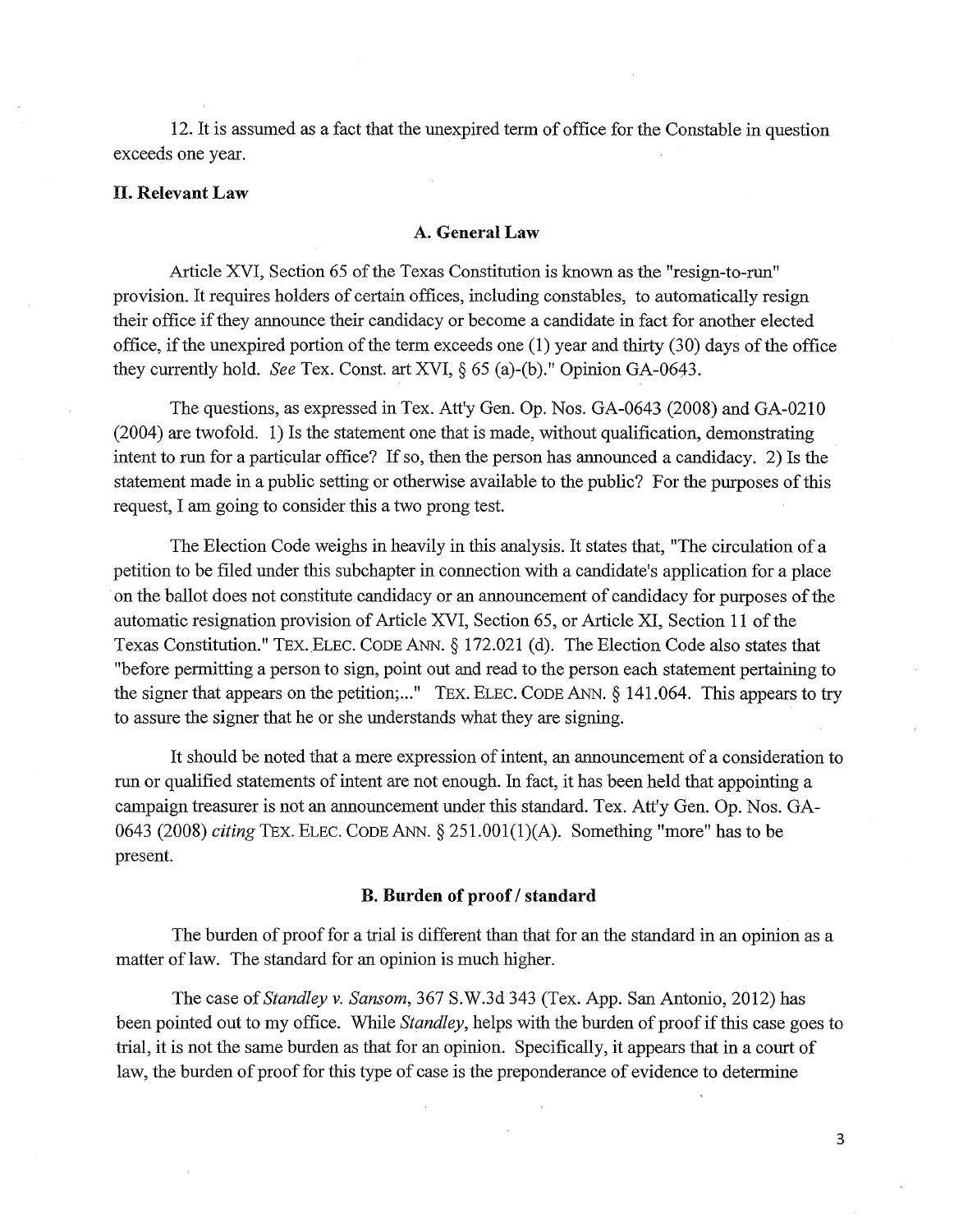whether the actions of the Constable in question amounted to a "candidacy" or "an announcement" under Article XVI. Id. at 348-49.

Significantly, a request for an opinion is a request for a finding as a matter of law. A proposition is established as a matter of law when a reasonable finder of fact could draw only one conclusion from the evidence presented. Tex. Att'y Gen. Op. No. GA-0643 at 9, citing *RAJ Partners, Ltd. v. Darco Constr. Corp,* 217 S.W.3d 638,648 (Tex. App. -Amarillo 2006, no pet.).

## **HI. Analysis**

Whether statements are made as an "announcement" or "otherwise available to the public" appears to be fact dependant. According to the Kenedy County Profile, as compiled by The County Information Program, Texas Association of Counties, the population of Kenedy County is 442 residents in 2018. *https://www.txcip.org/tac/census/profile.php?FIPS=48261* It is reasonable that Kenedy County's unique population levels should be considered in this analysis.

#### **A. Oral Statements**

First, let's address the oral statements. It appears that all of the statements made by the Constable in question appear to be made without qualification. Multiple instances of statements made about the intent appear to negate any confusion. Consequently, the first prong of the analysis as to the oral statements is met.

However, the facts are less clear as to the statements being made in a public setting or otherwise available to the public. Are statements made to one person (the Sheriff) considered public or intended for the public? Judging from the context given, it appeared to be a one on one conference, therefore there is no public announcement given.

The next question is, "Are the statements made over the phone or at someone's residence rising to the level of an "announcement" or "otherwise available to the public"? Statements made at a residence appear to be almost presumptively private. That would appear to be negated if the statements were made in so many homes that it would be statistically significant. But, that does not appear in the facts given. An off-hand comment in a friend's house would appear to be private. While approaching people's homes to get signatures may have less of an expectation of privacy, this does not appear to rise to the standard where a reasonable finder of fact could draw only one conclusion from the evidence presented.

To quote Tex. Att'y Gen. Op. No. GA-0643 at 6-7,

".....based on the generally understood meaning of the constitutionally used term "announce," this office has advised.that the statement must be made in a public setting or be otherwise available to the public. *See* Tex. Att'y Gen. Op. No. GA-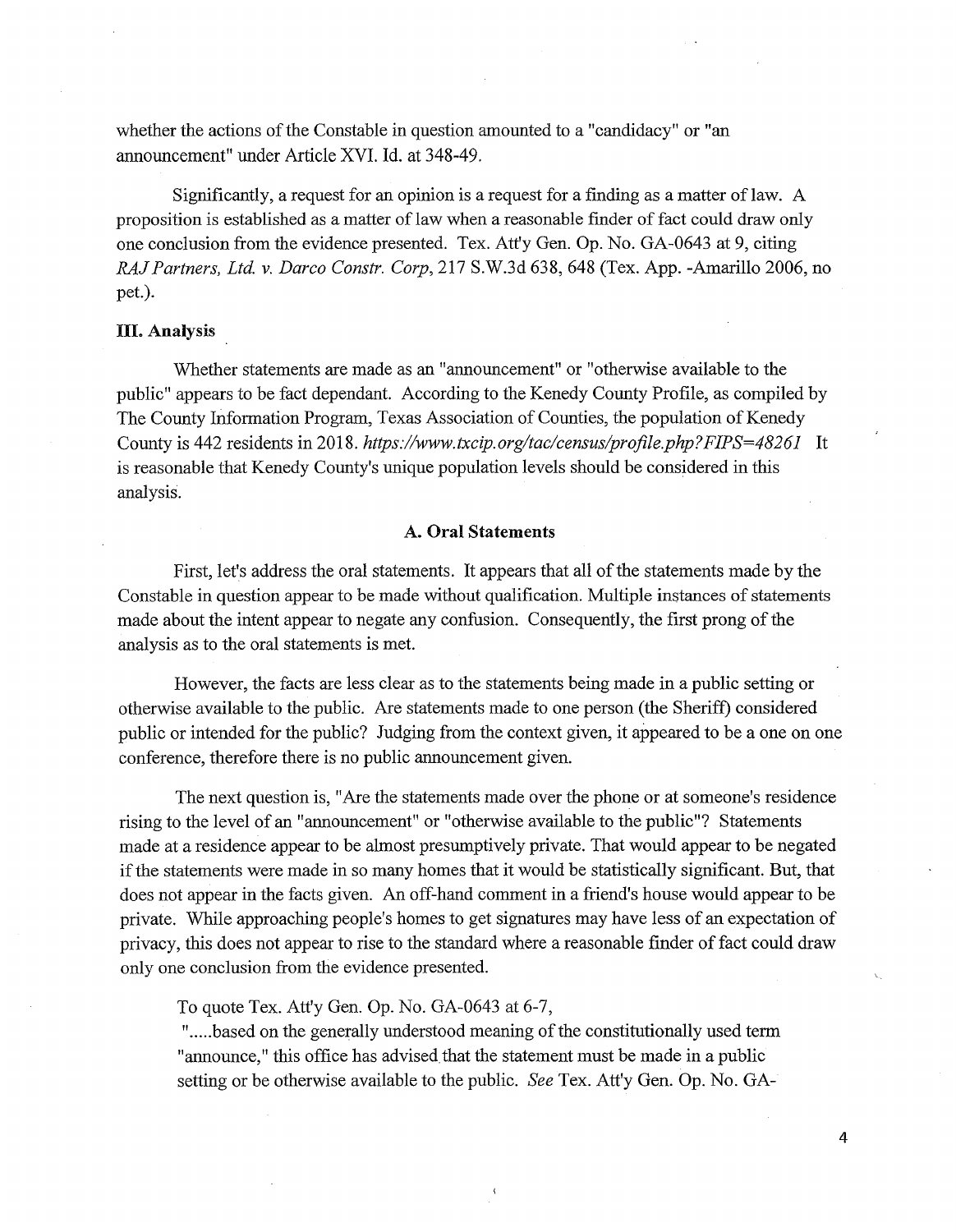0210 (2004) at 2 (citing Tex. Att'y Gen. Op. Nos DM-377 (1966), WW-1253 (1962)). Thus, a statement while certain as to the person's intention to run for an office, but made in a private conversation does not constitute an announcement of candidacy for the purpose of article XVI, section 65. *See* Tex. Att'y Gen. Op. No. GA-0219 (2004) at 2-3."

The request for a meeting with family members might be considered a request for publication. While this comment lacks a time frame reference and the statement appears to lack the qualification of "after January 1st", it seems doubtful that the intent was to have the constituent wait four months before alerting family members. Rather, the statement appears as a general request with no limitation of time frame. Conversely, there is an expectation of privacy in family discussions. Additionally, there is a request for a meeting with family members, not a request for the constituent to publicize the intent to seek office. As such, this does not appear to be an "announcement" or "otherwise available to the public" in this comment alone.

## **B. Solicitation of Signatures**

Second, is the solicitation of resident signatures on a petition in lieu of a filing fee considered a "statement" without qualification of intent to run and an "announcement" or "otherwise available to the public"?

It can be safely assumed that the residents knew they were signing a petition allowing the Constable to run for the office of Sheriff. Therefore, it appears that the solicitation of signatures on a form that states a candidate's intention to run is an unqualified intent. However, because the Election Code specifically draws an exception for the circulation of a petition in connection with a candidate's application for a place on the ballot, it will not meet the first prong of the test. TEX. ELEC. CODE ANN.§ 172.021 (d)

The second prong of the test is whether asking people to sign a petition is an "announcement" or "otherwise available to the public". The Constable obtained the minimum of 28 Kenedy County resident signatures on his petition in Lieu of a Filing Fee. That means at least 6% of the population was contacted regarding an intent to run. However, the Election Code requires the that the person circulating the petition ensure that the people signing the petition understand what they are signing. TEX. ELEC. CODE ANN. § 141.064. Further, the request of, "Will you support me" can be seen as just another way of explaining what the signature represents.

Interestingly enough, there is a mention that the Constable told one family that he would donate food for the daughter's quinceafiera. However, with the facts presented, the statement was made after the request for a signature and the actual signing of the petition. Consequently, there does not appear to be even the appearance of a "quid pro quo" on the face of the facts given.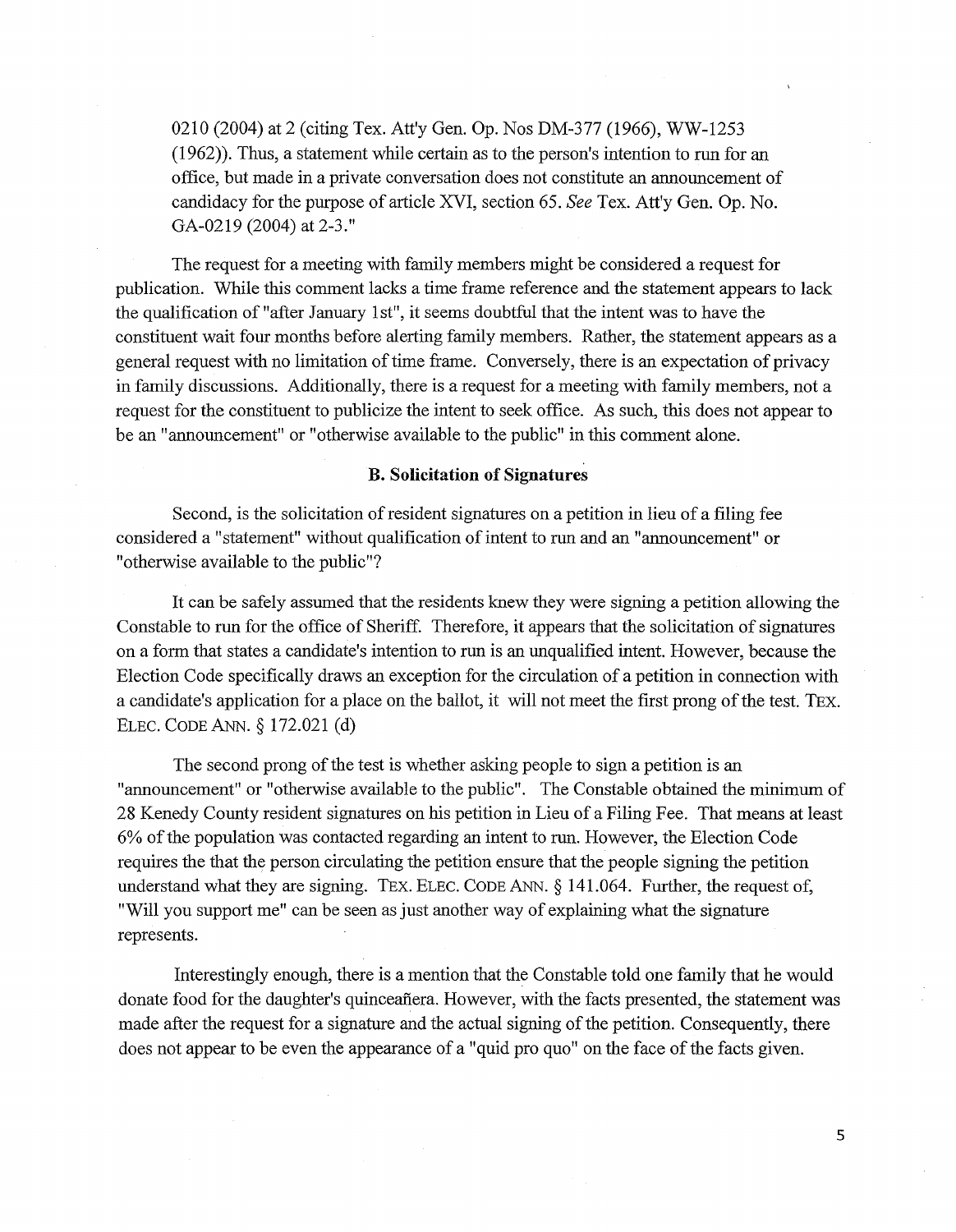Filing for a Campaign Treasurer and Circulating a Petition in Lieu of Filing Fee can be analogous. Both have specific provisions which exclude them from triggering the automatic resignation provisions. When dealing with the Campaign Treasurer issue, Opinion GA-0643 states that " ... while the statute **does not** state that a treasurer appointment filing **may not** be considered as relevant to whether a person has announced a candidacy for office or become a candidate. By its terms, the statute merely precluded the filing **by itself** to constitute candidacy or announcement of candidacy triggering the automatic resignation provision of article XVI, Section 65." (emphasis added) Consequently, circulating a petition may or may not be relevant. But, it will not trigger the automatic resignation provision.

## C. **Comparison to materials provided**

It is noteworthy that the facts and standards (the Courts abandoned the separation of legal and factual sufficiency) in *Standley* were different enough from the case concerned that they can be easily distinguished. In *Standley,* the Candidate

" ... stipulated he told a dozen people in the county that he was running for sheriff .... Many of the conversations took place in public settings. The conversations were not confidential. One of the people Standley told he was running for sheriff was the editor of the local newspaper. Standley's conversation with the newspaper editor was "on the record." Id. at 347.

Two of the aforementioned conversations took place in front of a Post Office and another in front of a feed store. The conversations in front of the Post Office "were not supposed to be confidential and could have been overheard by others." Id. at 352. Another conversation was held at a New Year's Eve party and that "...there were many people around when these statements about Standley's candidacy were made." Id. at 353.

In the facts presented, several of the facts differ from *Standley.* First, the statements in *Standley* were made in a public setting. In the facts presented, they do not appear to be in a public setting where others could overhear. Second, in *Standley* a statement was made to the media "on the record." In the facts presented, no statement was made to the media.

Likewise, in the letter opinion provided relating to a Bexar County Constable, the facts can be distinguished. In that opinion it states that, in addition to written articles and a web presence, the Constable gave two separate interviews to local media. Both interviews declared that Constable's intent to run for Sheriff and were publically broadcast. In at least one broadcast the Constable stated, "We are going to go ahead and make it formally announce today, right now that yes, I will be seeking the chair and the seat of the sheriffs office within Bexar County." *See*  Opinion Letter, **J.** Gonzalez, Bexar County Criminal District Attorney to N. Wolff, Bexar County Judge dated Sept. 25, 2019. In the facts given regarding the Constable in Kenedy County, there is no allegation of contact with mass media.